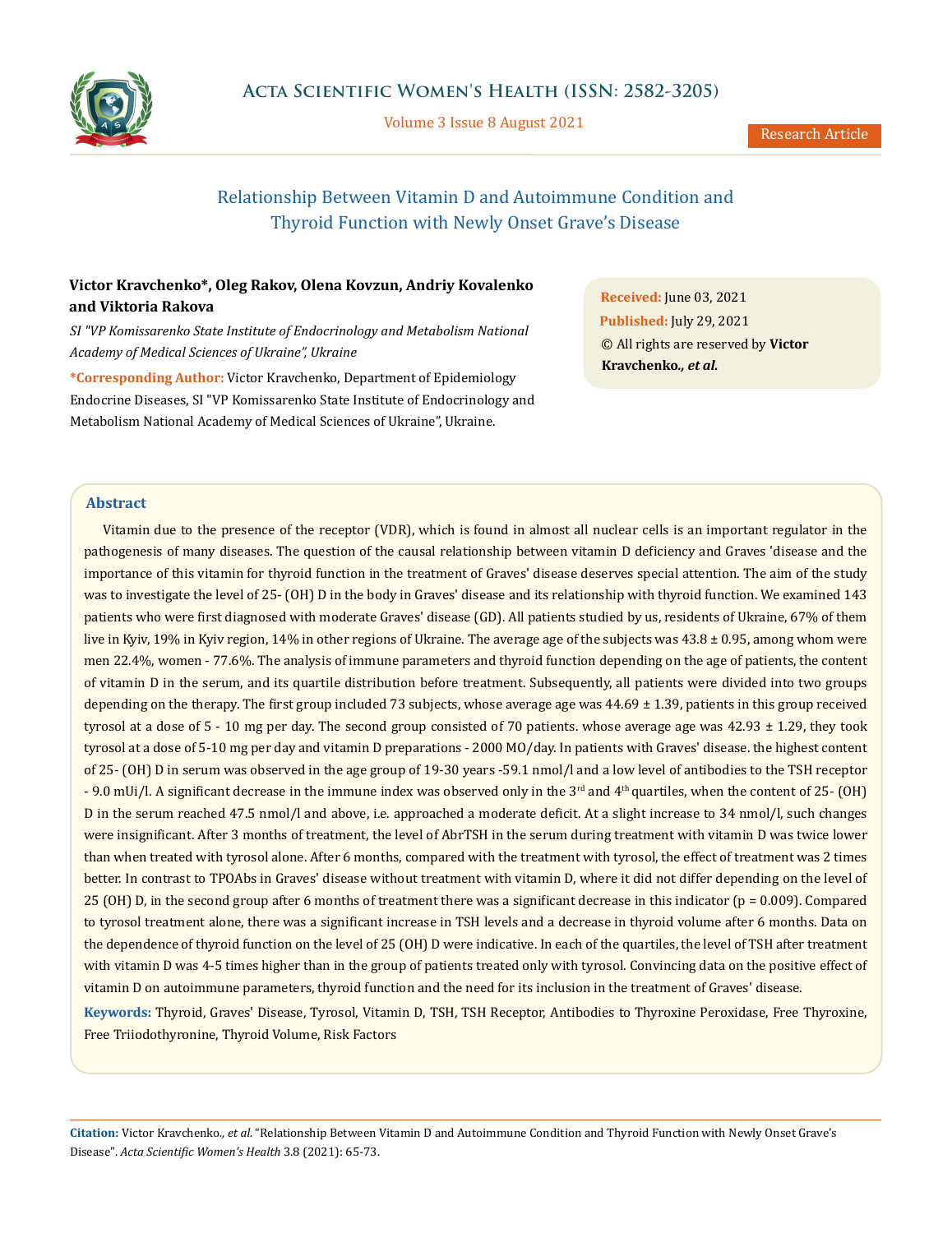### **Abbreviations**

1,25(OH)2D: 1,25-dihydroxyvitamin D; 25(OH)D: 25-Hydroxyvitamin D; VDR: Vitamin D Receptor; FT3: Free Triiodothyronine; FT4: Free Thyroxine; TSH: Thyroid Stimulating Hormone; AMP: Adenosine Monophosphate; GD: Grave's Disease; TPOAb: Thyroid-Peroxidase Antibody; TRAb: Thyrotropin-Receptor Antibody; rTSH: TSH Receptor; AbrTSH: TSH Antibody Receptor

#### **Introduction**

In the pathogenesis of many diseases, much attention is paid to vitamin D, which is an important regulatory factor in the human body. For many years, vitamin D has been considered an important regulator of calcium metabolism in the body and in the pathogenesis of renal osteodystrophy. Deficiency of this nutrient is the cause of most cases of rickets and can cause bone loss and osteoporosis in the elderly [1]. Subsequent studies have shown that vitamin D is a necessary factor in regulating cell growth and differentiation, plays the role of a steroid hormone, has effects in many organs, and is an important factor in the pathogenesis of many diseases [2]. Vitamin D has been shown to exert its effect by binding to the vitamin D receptor (VDR). Vitamin receptors are found in all cells that have a nucleus, their genomic activation will regulate a large number of genes, so it can affect different organs [3]. Vitamin D exists in several forms, but its metabolite 25 is hydroxy calciferol (25- (OH) D). Importantly, the concentrations of 25- (OH) D in the body are under genetic control, using mononucleotide polymorphisms (SNRs) around the genes involved in the synthesis, metabolism and transport of vitamin  $D$  [4,5]. Recently, there have been increasing reports that the metabolic enzymes VDR and vitamin D are involved in various parts of innate and adaptive immunity, which is of great clinical importance  $[6]$ . The link between the endocrine system and vitamin D intake is completely logical, but the specific question arises as to what the real relationship is between vitamin D levels and disease. Consideration of scientific research over the past 20 years regarding the role of cellular and humoral immunity in the occurrence of autoimmune thyroid diseases shows their important participation in adaptive and innate immunity  $[7]$ . The most common of these are autoimmune thyroiditis (Hashimoto's disease) and autoimmune thyrotoxicosis (Graves' disease). The prevalence of hyperthyroidism is 1.2 - 1.6% of them 0.5 - 0.6 overt and 0.7 - 1% subclinical  $[8]$ . The most common manifestation of this disease is Graves' disease.

Graves' disease is an organ-specific autoimmune disease, the main manifestation of which is the formation of circulating autoantibodies to the thyroid-stimulating hormone receptor. Binding of antibodies to the TSH receptor increases the production of intracellular AMP, resulting in the release of thyroid hormones and hyperplasia of thyrocytes. The importance of vitamin D in the pathogenesis of Graves' disease has been the subject of research in recent years in various countries [9-12]. Due to Graves' disease, specialists are studying the supply of this vitamin to the population and its effect on immune parameters and thyroid function. In Ukraine, this issue is being studied [13].

#### **Aim of the Study**

The aim of this study was to investigate the effect of vitamin D on autoimmune parameters and thyroid function in Graves' disease.

# **Materials and Methods**

In order to perform the tasks in the open controlled study included 143 patients who applied to the consultative clinic of the VP Komissarenko State Institution "Institute of Endocrinology and Metabolism Natl. Acad. Of Med.Sci. of Ukraine" in the period 2017-2020. Patients were first diagnosed with moderate Graves' disease (GD). All patients studied by us, residents of Ukraine, 67% of them live in Kyiv, 19% in Kyiv region, 14% in other regions of Ukraine. The study involved patients of both gender with clinical manifestations of GD verified according to international diagnostic standards and able to meet the requirements of the study protocol. The average age of the subjects was  $43.8 \pm 0.95$  years, men were 22.4%, women - 77.6%. Exclusion criteria were: age of patients younger than 19 years and older than 65; severe dysfunction of internal organs, kidneys and liver; disorders of the hematopoietic system; pregnancy; patients taking other antithyroid drugs for previously diagnosed severe and mild GD; patients with the presence of nodules of the thyroid gland; patients with moderate and severe orbitopathy; patients taking drugs that contain vitamin D and mineral supplements with selenium; chemotherapy or radiotherapy for malignant tumors the previous 5 months; patient incompatibility. All patients in our study were divided into two groups depending on the therapy. Thus, the first group included 73 subjects, aged  $44.69 \pm 1.39$ , the second group consisted of 70 patients, aged  $42.93 \pm 1.29$ , patients in both study groups received tyrosol in the initial dose of 20-30 mg per day with the subsequent transition to

**Citation:** Victor Kravchenko*., et al.* "Relationship Between Vitamin D and Autoimmune Condition and Thyroid Function with Newly Onset Grave's Disease". *Acta Scientific Women's Health* 3.8 (2021): 65-73.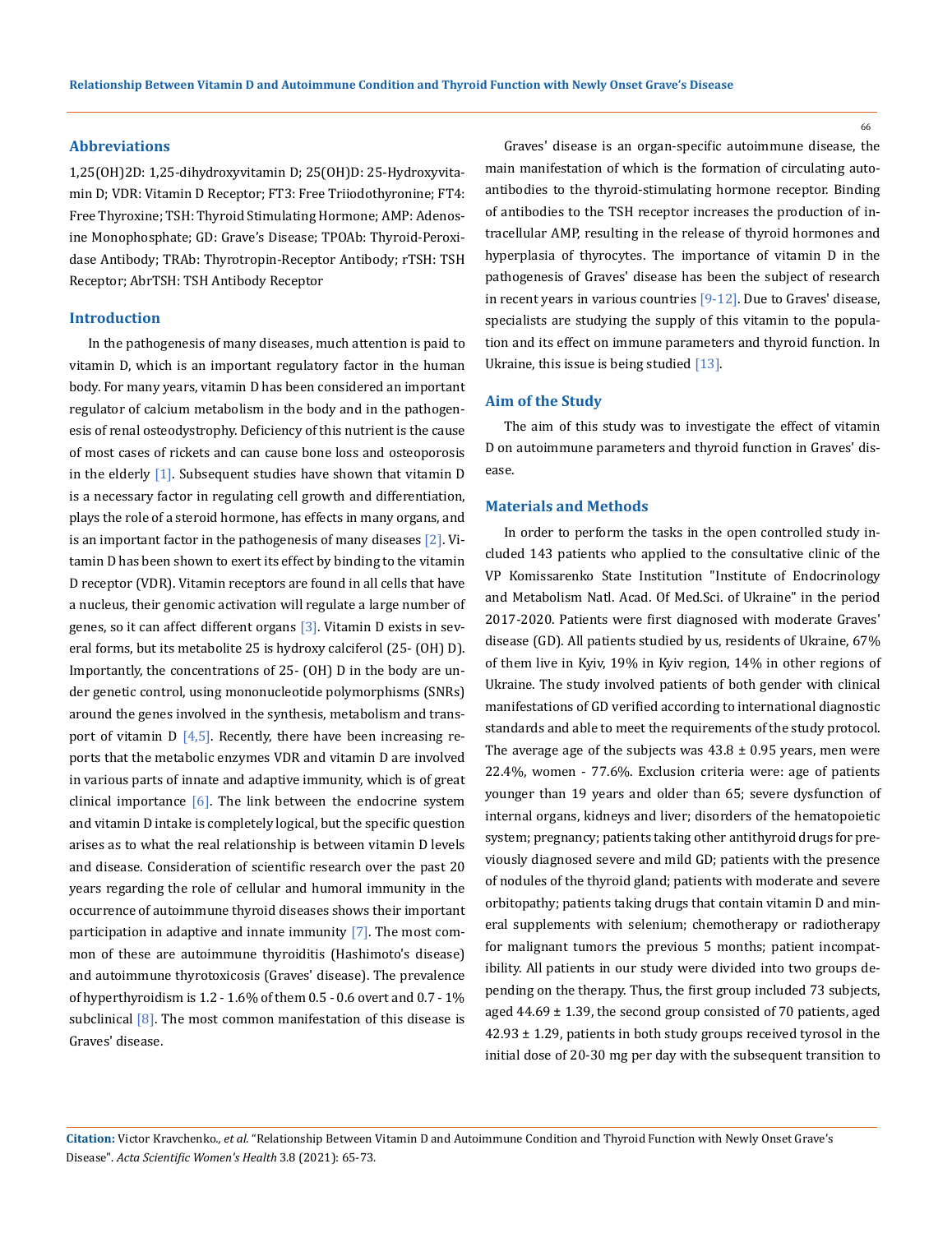maintenance doses of 5-10 mg per day as the disease compensates. Patients of the second group, in addition to thyrostatic therapy, depending on the indicators of 25- (OH) D serum received vitamin D preparations, in a daily dose of 1000 to 4000 IU, followed by switching to maintenance doses of 2000 IU per day. Ultrasound examinations of the thyroid gland were performed with the device "Toshiba" SSA-580A and "Ultima" RA GRIS.941217.01343. The size of the thyroid gland was determined according to the recommendations of Brunn  $[14]$ . Ultrasound was performed before therapy and 3 and 6 months after treatment. When assessing thyroid volumes in adults: the level of free fractions of thyroid hormones (FT4, FT3) and thyroid-stimulating hormone (TSH) in venous blood serum was determined by radioimmunoassay using standard kits from Immunotech (Czech Republic) designed to quantify these hormones. Normal values for FT4 were 11.5 - 23.0 pmol/l and FT3 2.5 - 5.8 pmol/l, the reference values of TSH were in the range of 0.17 - 4.05 mUi/ml. To determine the presence of autoimmune processes in the thyroid gland, the levels of circulating antibodies to the TSH receptor (AbrTSH) and antibodies to thyroid peroxidase (TPOAbs) were examined. When determining the level of AbrTSH in the serum used automatic immunochemiluminescent system IMMULITE 2000 which uses recombinant human TSH receptors (rTSH), so by determining the stimulating autoimmune antibodies, the differential diagnosis of Graves' disease is reliable (sensitivity 98.3%, specificity 99.7%). Normal values of AbrTSH were considered to be not exceeding 0.5 mUi/l. Antibodies to thyroid peroxidase were determined by enzyme-linked immunosorbent assay with chemiluminescent detection using Hema-Medica test kits (Switzerland). The concentration of antibodies from 0 to 35 mUi/l was considered normal. When determining the level of 25- (OH) D in the serum used an automatic immunochemiluminescent system IMMULITE 2000. The unit of measurement is nmol/l. The content of 25- (OH) D in the serum below 25 was considered as a clear deficiency, below 50 nmol/l - is considered a deficiency of vitamin D, at its level from 50 to 75 nmol/l - inadequate intake of vitamin D, and at values above 75 nmol/l - normal supply of vitamin D. Levels of free fractions of thyroid hormones (FT4, FT3), TSH, AbrTSH, TPOAbs, and 25- (OH) D serum were determined in patients before treatment and after 3, 6 months after starting therapy with tyrosol and vitamin D drugs. Before starting therapy, all patients underwent a complete biochemical blood test, general urine test to exclude the presence of acute infectious processes, severe liver and kidney dysfunction. In order to identify possible cellular disorders in the hematopoietic system on the background of tyrosol, a clinical blood test was performed once every 10 days, and in the transition to maintenance doses of the drug once a month. Criteria for the effectiveness of therapy in addition to the elimination of the clinical picture of thyrotoxicosis was the normalization of laboratory parameters: FT4, FT3, TSH, AbrTSH. In addition to antithyroid therapy, patients received beta-blockers, potassium supplements and, if necessary, sedatives.

Statistical data processing was performed in accordance with the requirements of evidence-based medicine and biostatistics, using the approaches of modern non-infectious epidemiology [15,16]. The statistical package used the software package SPSS 16.0. and MedStat [17]. Mann-Whitney criteria were used for odd comparisons, and Wilcoxon criteria were used for related samples, and p < 0.05 values were considered to be significantly significant.

 Ethical approval for the study was obtained from the V.P. Komissarenko Institute of Endocrinology and Metabolism Ethics Committee (protocol no. 7; 29.11.2018). All participants were briefed about the study and gave informed written consent to participate.

# **Results**

Its metabolite of vitamin D-25-(OH) D is physiologically active in the body. To study the dependence of immune status and thyroid function on sex, age of patients, and the level of 25-(OH) D, the analysis of indicators in the combined group of patients - 143 patients before treatment. It was found that among the patients there were 32 men and 111 women, i.e. the number of women with Graves was 4 times greater than men. The minimum age of patients was 19 years, the maximum -65. Accordingly, the age categories of 19 - 30 years were 21 (14.68%), 30 - 49.9 years-76 (53.15%), 50 years and older - 46 (32.17%). Most patients were aged 30 - 49.9 years. Existing publications indicate the dependence of serum vitamin D on the age of patients. In this study, in patients with Graves' disease, the highest content of 25-(OH) D in serum was observed in the age group 19 - 30 (Table 1). This group had the lowest antibody titer to the TSH receptor. With age, the content of 25- (OH) D in the serum decreased, so in the age group 30 - 49.9 years compared with the age group up to 30 years, it was lower by 21%, and in the group 50 years and older twice less. Accordingly, the reverse nature of serum AbrTSH levels was observed depending on age. In the age group of 50 years and older, the content of AbrTSH was 2.5 times

**Citation:** Victor Kravchenko*., et al.* "Relationship Between Vitamin D and Autoimmune Condition and Thyroid Function with Newly Onset Grave's Disease". *Acta Scientific Women's Health* 3.8 (2021): 65-73.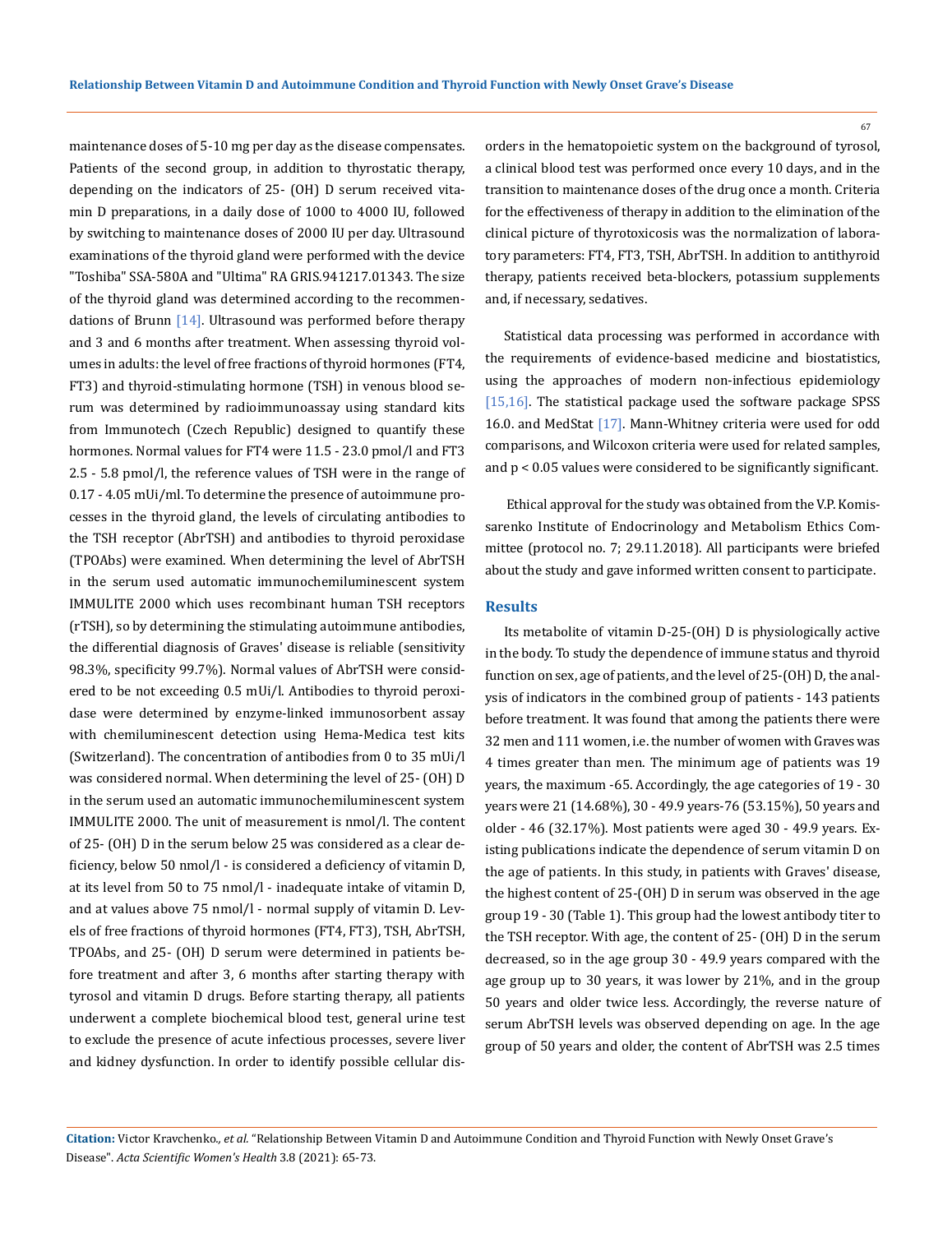68

higher than in the group under 30 years. Among other indicators, a significantly increased thyroid volume in the group of 50 years and older compared to the indicator in the group up to 30 years.

Because of these data, it was important to examine other indicators depending on the level of vitamin supply. Existing supply criteria for Central Europe distinguish levels: significant insufficien-

| <b>Parameters</b>   | Up to 30 years<br>30-49,9 years |                                         | 50 years and older         | p1    | p2    | p3    |
|---------------------|---------------------------------|-----------------------------------------|----------------------------|-------|-------|-------|
|                     | 59.1                            | 46.0                                    | 25.6                       |       |       |       |
| 25- $(OH)$ Д nmol/L | $[45.6 - 64.2]$                 | $[34.0 - 54.27]$<br>$[18.47 - 36.80]$   |                            | 0.001 | 0.000 | 0.000 |
|                     | 9.0<br>17.1<br>21.9             |                                         |                            |       |       |       |
| AbrTSH mUi/L        | $[4.42 - 17.60]$                | $[12.33 - 25.88]$                       | $[11.15 - 31.17]$          | 0.005 | 0.002 | 0.246 |
|                     | 0.01                            | 0.00815<br>0.01                         |                            |       |       |       |
| TSH mUi/ml          | $[0.005 - 0.020]$               | $[0.001 - 0.030]$                       | $[0.0012 - 0.030]$         | 0.930 | 0.823 | 0.754 |
| TPOAbs mUi/L        | 500.0                           | 400.0<br>400.0                          |                            |       |       |       |
|                     | $[325.1 - 600.0]$               | $[246.25 - 555.75]$                     | $[218.72 - 599.5]$         | 0.145 | 0.128 | 0.737 |
|                     | 28.30                           | 28.89                                   | 31.30                      | 0.310 |       |       |
| FT4 pmol/L          | $[26-30.1]$                     | $[26.1 - 37.2]$                         | $[27.43 - 38.525]$         |       | 0.016 | 0.118 |
|                     | 9.9                             | 12.0                                    | 11.9                       |       |       |       |
| FT3 pmol/L          | $[7.80 - 14.45]$                | $[10.202 - 18.09]$<br>$[10.07 - 18.50]$ |                            | 0.049 | 0.075 | 0.952 |
| Thyroid volume,     | 29.06                           | 41.99                                   | 50.02                      |       |       |       |
| $\rm cm^3$          | $[24.12 - 47.83]$               | $[31.11 - 58.39]$                       | 0.078<br>$[29.23 - 76.64]$ |       | 0.011 | 0.267 |

**Table 1:** Immunological parameters and thyroid function depending on the age of patients with Grave's disease.

Note. p1 - 30-49.9 against up to 30 years; p2 -50 years and older against the group up to 30 years;

p3 - group 30-49.9 years against 50 years and older.

cy < 25 nmol/l, obvious insufficiency -25 - 50 nmol/l, moderate insufficiency 50 - 75 nmol/l, satisfactory supply of more than 75 nmol/l vitamin  $D$  [18,19]. The distribution of data on the content of 25-(OH) D showed that in the first group there were 25 patients, in the second group 71 patients, in the third - 41, in the area of normal support only 2 cases (1.4%) (Table 2). These data indicate that almost all patients with Graves' disease are deficient in vitamin D. Due to the small number of cases, the level of satisfaction is not included in the table for analysis. When analyzing the data, there were differences only in the level of AbrTSH in the 2<sup>nd</sup> and 3<sup>rd</sup> groups compared to the first.

The abnormal data distribution of the number of observations in different groups did not allow for a detailed analysis of the dependence of immune status and thyroid function depending on the level of 25- (OH) D. With this in mind, we divided the data on the content of 25- (OH) D in the serum into 4 uniform quartiles and performed the corresponding calculations (Table 3). The number of surveyed in each quartile was the same - 36 cases, except for the first quartile where there were 35 cases, which was not of fundamental importance for calculations. In each subsequent quartile, the content of 25- (OH) D increased uniformly almost linearly. Accordingly, in each subsequent group, the content of vitamin D was significantly higher than in the previous group. The most important indicator of Graves' disease is the content of AbrTSH in the serum.

A significant decrease in the immune index was observed only in the  $3<sup>rd</sup>$  and  $4<sup>th</sup>$  quartiles, when the content of 25- (OH) D in the serum reached 47.5 and above nmol/l, i.e. approached a moderate deficit. At a slight increase to 34 nmol/l, such changes were insignificant. With this quartile distribution of data, among other indicators, the increased level of TSH in the 4th quartile compared to the second and the decrease in the level of T4, which indicates the possibility of changes in thyroid function during treatment with vitamin D.

**Citation:** Victor Kravchenko*., et al.* "Relationship Between Vitamin D and Autoimmune Condition and Thyroid Function with Newly Onset Grave's Disease". *Acta Scientific Women's Health* 3.8 (2021): 65-73.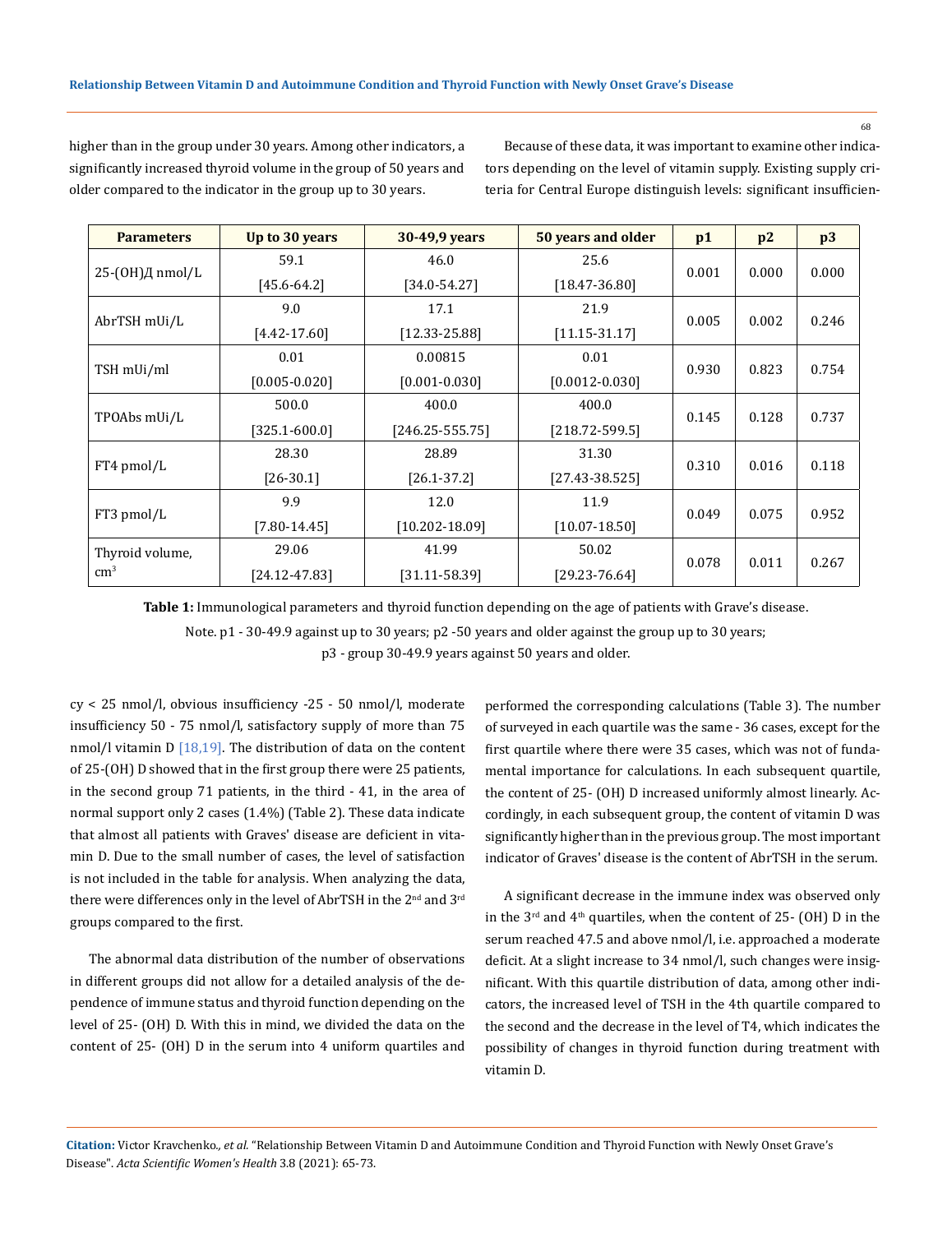| <b>Parameters</b>               | Up to $25 \text{ nmol/L}$ | 25-49,9 nmol/L    | $50-75$ nmol/L    | p1    | p2    | p3    |
|---------------------------------|---------------------------|-------------------|-------------------|-------|-------|-------|
|                                 | $n = 29(20.28%)$          | $n = 71(49.65%)$  | $n = 41$ (28.67%) |       |       |       |
|                                 | 17.7                      | 37.2              | 57.4              | 0.000 | 0.000 | 0.000 |
| 25-(OH)Д nmol/L                 | $[11.90 - 21.0]$          | $[31.85 - 45.80]$ | $[55.10 - 62.20]$ |       |       |       |
| AbrTSH mUi/L                    | 26.0                      | 17.2              | 12.8              | 0.154 | 0.001 | 0.007 |
|                                 | $[13.1 - 37.4]$           | $[11.6 - 28.42]$  | $[6.5-19]$        |       |       |       |
|                                 | 0.008                     | 0.008             | 0.01              | 1.000 | 0.430 | 0.257 |
| TSH mUi/ml                      | $[0.001 - 0.03]$          | $[0.001 - 0.027]$ | $[0.002 - 0.04]$  |       |       |       |
|                                 | 400.0                     | 358.0             | 490.0             | 0.568 | 0.522 | 0.081 |
| TPOAbs mUi/L                    | $[238.9 - 671.]$          | $[209.0 - 599.0]$ | $[312.0 - 598.0]$ |       |       |       |
|                                 | 29.0                      | 30.1              | 28.0              | 0.414 | 0.311 | 0.049 |
| FT4 pmol/L                      | $[26.40 - 34.4]$          | $[27.20 - 38.50]$ | $[25.76 - 35.0]$  |       |       |       |
|                                 | 12.1                      | 12.2              | 11.54             | 0.779 | 0.156 | 0.101 |
| FT3 pmol/L                      | $[10.36 - 19.7]$          | $[10.10 - 18.75]$ | $[9.11 - 14.45]$  |       |       |       |
|                                 | 49.14                     | 43.62             | 41.73             | 0.217 | 0.081 |       |
| Thyroid volume, cm <sup>3</sup> | $[29.18 - 86.4]$          | $[28.55 - 59.42]$ | $[29.06 - 49.09]$ |       |       | 0.403 |

**Table 2:** Immunological parameters and thyroid function depending on the provision of vitamin D in patients with Graves' disease. Note. p1 - up to 25 nmol/l vs 25-49.9; p2 - up to 25 vs 50-75; p3 - 25-49.9 vs 50-75 nmol/l.

|                          | Q1                          | Q <sub>2</sub>            | Q <sub>3</sub>             | Q <sub>4</sub>               |       |       |       |       |                |
|--------------------------|-----------------------------|---------------------------|----------------------------|------------------------------|-------|-------|-------|-------|----------------|
| <b>Parameters</b>        | $n = 35(24.48\%)$           | $n = 36(25.17%)$          | $n = 36(25.17%)$           | $n = 36(25.17%)$             |       |       |       |       |                |
|                          | Up to 27                    | 27.0-42.2                 | 42.3-52.4                  | 52.5 and higher              | p1    | p2    | p3    | p4    | p <sub>5</sub> |
|                          | Q <sub>1</sub>              | $Q1-Me$                   | $Me-Q3$                    | Q <sub>3</sub>               |       |       |       |       |                |
| 25-(ОН)Д                 | 18.2                        | 34.0                      | 47.5                       | 59.0                         | 0.000 | 0.000 | 0.000 | 0.000 | 0.000          |
| nmol/L                   | $[12.6 - 24.2]$             | $[30.40 - 36.75]$         | $[45.0 - 49.17]$           | $[56.60 - 64.9]$             |       |       |       |       |                |
| AbrTSH mUi/L             | 22.9<br>$[12.85 - 36.90]$   | 17.6<br>$[12.22 - 28.70]$ | 17.45<br>$[11.35 - 25.42]$ | 11.9<br>$[6.42 - 19.10]$     | 0.398 | 0.223 | 0.002 | 0.006 | 0.036          |
| TSH mUi/ml               | 0.008<br>$[0.002 - 0.035]$  | 0.005<br>$[0.001 - 0.02]$ | 0.007<br>$[0.001 - 0.032]$ | 0.01<br>$[0.004 - 0.040]$    | 0.304 | 0.991 | 0.522 | 0.045 | 0.561          |
| TPOAbs mUi/L             | 400.0<br>$[264.45 - 686.0]$ | 352.0<br>$[200 - 555.25]$ | 355.0<br>$[256 - 525]$     | 494.0<br>$[340.775 - 590.5]$ | 0.303 | 0.394 | 0.616 | 0.092 | 0.095          |
| FT4 pmol/L               | 29.0<br>$[26.5 - 35.4]$     | 32.1<br>$[27.27 - 38.37]$ | 30.15<br>$[27.71 - 38.90]$ | 27.8<br>$[25.51 - 30.68]$    | 0.311 | 0.641 | 0.072 | 0.006 | 0.024          |
| $FT3$ pmol/L             | 12.1<br>$[10.29 - 20.55]$   | 12.15<br>$[9.52 - 18.01]$ | 11.5<br>$[10.12 - 17.02]$  | 11.6<br>$[9.16 - 14.51]$     | 0.704 | 0.565 | 0.236 | 0.359 | 0.386          |
| Thyroid<br>volume, $cm3$ | 48.06<br>$[28.15 - 86.43]$  | 44.9<br>$[33.49 - 58.48]$ | 45.2<br>$[28.82 - 55.63]$  | 38.2<br>$[28.92 - 48.33]$    | 0.581 | 0.414 | 0.151 | 0.180 | 0.401          |

**Table 3:** Analysis of immune parameters and thyroid function depending on the quartile distribution of vitamin D (median, Q1 - Q4) in serum before treatment.

Notes. p1 -Q1 vs Q2; p2 -Q1 vs Q3; p3 -Q1 vs Q4; p4 -Q2 vs Q4; p5 -Q3 vs Q4.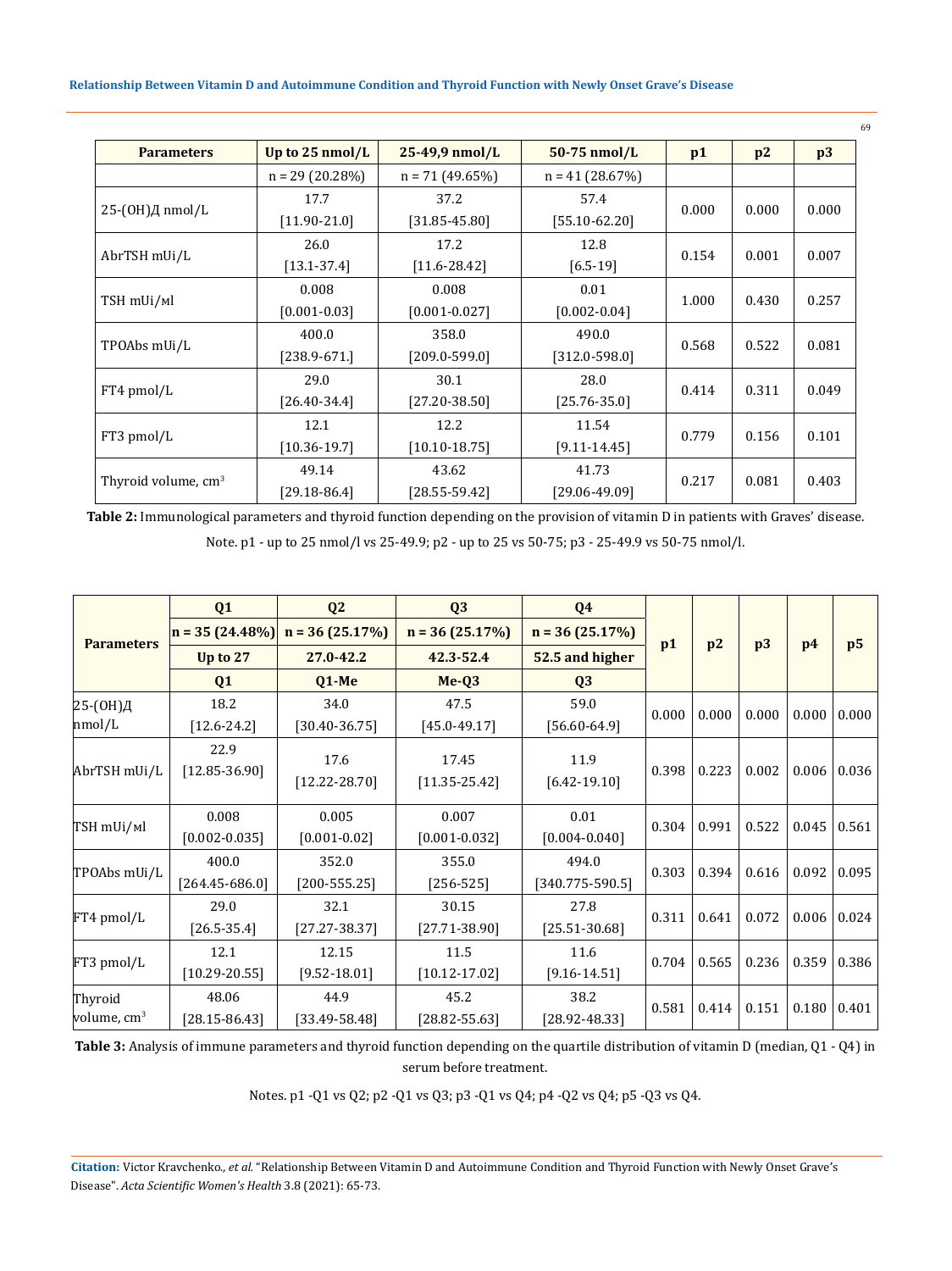70

|                   | 3 months of treatment |                   | <b>6 months of treatment</b>     |                     | <b>P2</b> |           |
|-------------------|-----------------------|-------------------|----------------------------------|---------------------|-----------|-----------|
| <b>Parameters</b> | <b>Group 1</b>        | <b>Group 2</b>    | <b>Group 1</b><br><b>Group 2</b> |                     |           | <b>P1</b> |
|                   | <b>ME [Q1 - Q3]</b>   | ME [Q1 - Q3]      | ME [Q1 - Q3]                     | <b>ME [Q1 - Q3]</b> | .000      | .000      |
| $25-(OH)D$        | 44.2                  | 50.55             | 45.0                             | 69.9                |           |           |
| nmol/L            | $[28.0 - 51.89]$      | $[40.55 - 62.45]$ | $[32.8 - 52.1]$                  | $[60 - 75.12]$      | .001      | .000      |
|                   | 8.99                  | 4.38              | 2.17                             | 1.2                 |           |           |
| AbrTSH mUi/L      | $[4.10 - 12.60]$      | $[1.56 - 9.20]$   | $[0.90 - 4.20]$                  | $[0.62 - 2.02]$     | .000      | .000      |
|                   | 0.34                  | 1.38              | 1.12                             | 2.11                |           |           |
| TSH mUi/ml        | $[0.17 - 0.76]$       | $[0.92 - 2.23]$   | $[0.92 - 1.54]$                  | $[1.60 - 2.65]$     | .215      | .020      |
|                   | 344.0                 | 320.0             | 359.0                            | 299.0               |           |           |
| TPOAbs mUi/L      | $[260 - 500]$         | $[187.7 - 52.0]$  | $[288-515]$                      | $[175-500]$         | .009      | .067      |
|                   | 16.1                  | 13.7              | 13.8                             | 14.8                |           |           |
| FT4 pmol/L        | $[12.5 - 18.3]$       | $[11.7 - 15.9]$   | $[12.2 - 16.5]$                  | $[13.3 - 16.1]$     | .003      | .392      |
|                   | 3.95                  | 3.12              | 3.11                             | 3.12                |           |           |
| FT3 pmol/L        | $[2.88 - 4.49]$       | $[2.70 - 3.92]$   | $[2.66 - 3.76]$                  | $[2.88 - 3.93]$     | .446      | .159      |
| Thyroid volume,   | 41.22                 | 32.1              | 41.6                             | 30.4                |           |           |
| cm <sub>3</sub>   | $[26.54 - 58.08]$     | $[25.14 - 55.80]$ | $[26.45 - 55.1]$                 | $[23.44 - 53.57]$   | .000      | .000      |

Tyrosol treatment has an important positive effect on thyroid function. To determine the additional effect of vitamin D, the effects of tyrosol treatment were compared with tyrosol combined with vitamin D after 3 and 6 months of treatment (Table 4).

**Table 4:** Comparison of groups of patients on therapy with tyrosol (group 1) and tyrosol + vitD (group 2) after 3 and 6 months from the start of treatment.

Note. P1 - in comparison with group 1 after 3 months of treatment; P2 - compared with group 1 after 6 months of treatment according to the Mann-Whitney test.

Due to the appointment of vitamin D in the second group compared to the first level of 25 (OH) D was significantly higher after 3 and 6 months of treatment. Vitamin D treatment had a positive effect on the normalization of serum AbrTSH levels.

After 3 months of treatment, the level of AbrTSH in the serum during treatment with vitamin D was twice lower than when treated with tyrosol alone. After 6 months, compared with treatment with tyrosol, the effect of treatment was 2 times better. It is important that in contrast to the indicators of TPOAbs in Grave's disease without treatment with vitamin D, where it did not differ depending on the level of 25 (OH) D, after 6 months of treatment there was a significant decrease in this indicator ( $p = 0.009$ ). It is impossible not to note another positive effect of vitamin D. Compared to tyrosol treatment alone, there was a significant increase in TSH levels and a decrease in thyroid volume after 6 months.

Taking into account these data and the results of the quartile analysis shown in table 3, we also divided the data obtained during treatment with tyrosol and tyrosol with vitamin D into 4 quartiles and performed the analysis in each quartile.

Quarters of 25 (OH) D after 3 months in the control group were almost the same as in the group examined in table 3. After 3 months where the difference between the level of 25 (OH) D in the groups was quite significant, the level of AbrTSH after vitamin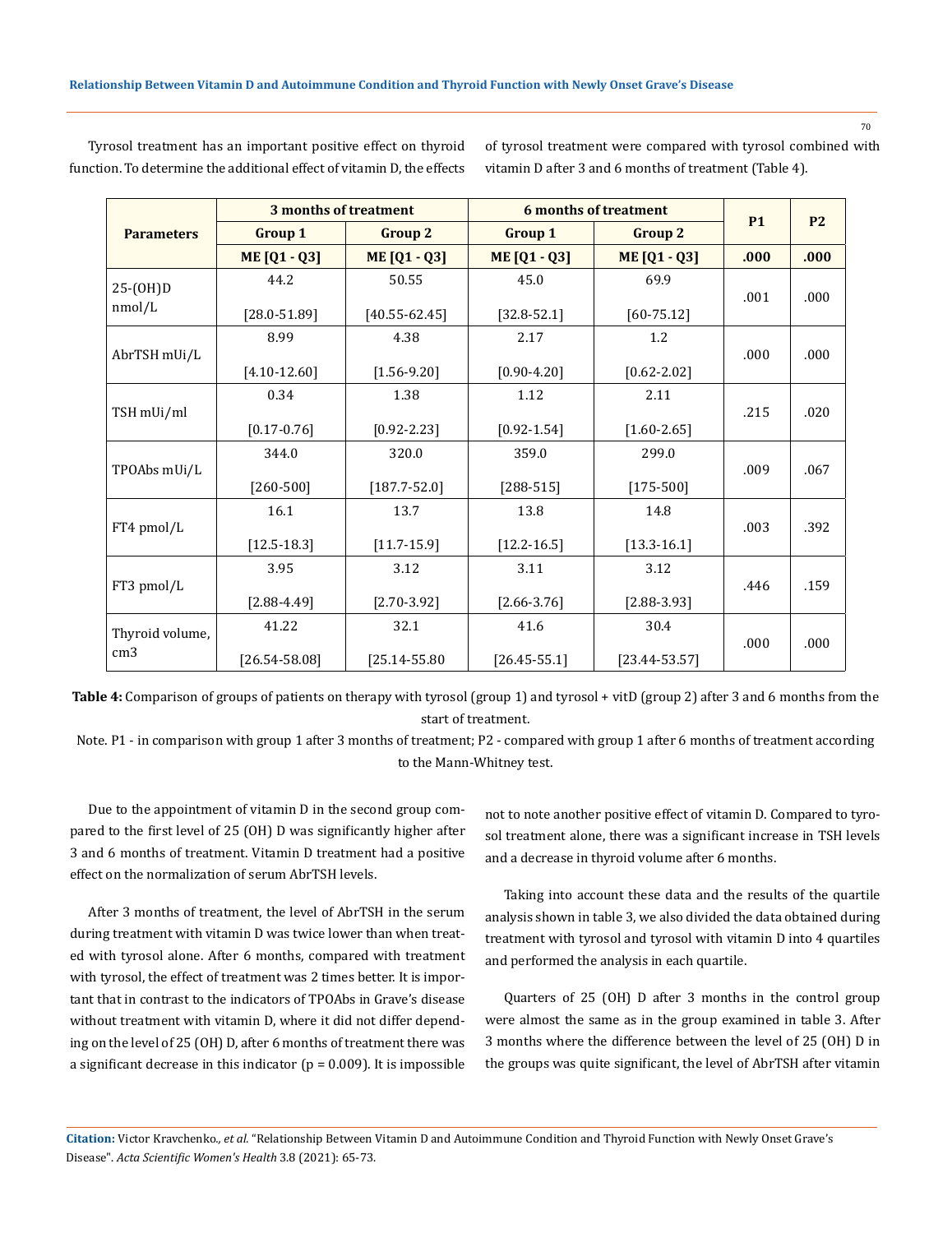D in 3-th quartile was twice lower than in the treatment of tyrosol alone. In the 4<sup>th</sup>, this effect of vitamin D treatment was almost 9 times better (Figure 1).



**Figure 1:** The content of AbrTSH (mUi/L) (median) in the serum depending on the quartile distribution of 25 (OH) (nmol/l) after 3 months of treatment.





**Figure 2:** The level of TSH (mUi/L) (median) in the serum depending on the quartile distribution of 25 (OH) (nmol/l) after 3 months of treatment. Note.  $*_{p}$  < 0,05,  $*_{p}$  < 0,001.

Data on the dependence of thyroid function on the level of 25 (OH) D were indicative. The positive effect of increasing TSH levels after vitamin D administration was observed in all quartile groups. In each of the quartiles, the TSH level after vitamin D treatment was 4-5 times higher than in the group of patients treated with tyrosol alone.

Almost the same positive, statistically significant effect with a decrease in FT4 levels was observed in the first, second and fourth quartile groups. The level of FT3 in the first and 3<sup>rd</sup> quartiles was significantly reduced.

Thus, convincing data on the positive effect of vitamin D on autoimmune parameters, thyroid function and the need for its inclusion in the treatment of Graves' disease.

An important criterion for the reliability of changes is the ROC analysis. Figure 3 shows the results of the ROC analysis of the effect of vitamin D on AbrTSH.



**Figure 3:** ROC analysis of the effect of vitamin D on AbrTSH after 6 months of treatment.

| <b>Area Under the Curve</b>        |               |                    |                                                     |             |  |  |  |
|------------------------------------|---------------|--------------------|-----------------------------------------------------|-------------|--|--|--|
| Test Result Variable(s): Vit_D_dec |               |                    |                                                     |             |  |  |  |
|                                    |               |                    | <b>Asymptotic 95%</b><br><b>Confidence Interval</b> |             |  |  |  |
| Area                               | Std.<br>Error | Asymptotic<br>Sig. | Lower<br>Bound                                      | Upper Bound |  |  |  |
|                                    | 0.062         | 0.002              | 0,182                                               | 0.424       |  |  |  |

### **Table a**

ROC analysis of the chances of having elevated AbrTSH levels before treatment and 6 months after the start of vitamin D treatment showed a significant reduction in the results curve compared to the midline of no change. The area under the curve was significantly less than 0.5, which confirms the reduction of risks. Similar reliability was found for 3 months of vitamin D treatment relative to the median AbrTSH.

**Citation:** Victor Kravchenko*., et al.* "Relationship Between Vitamin D and Autoimmune Condition and Thyroid Function with Newly Onset Grave's Disease". *Acta Scientific Women's Health* 3.8 (2021): 65-73.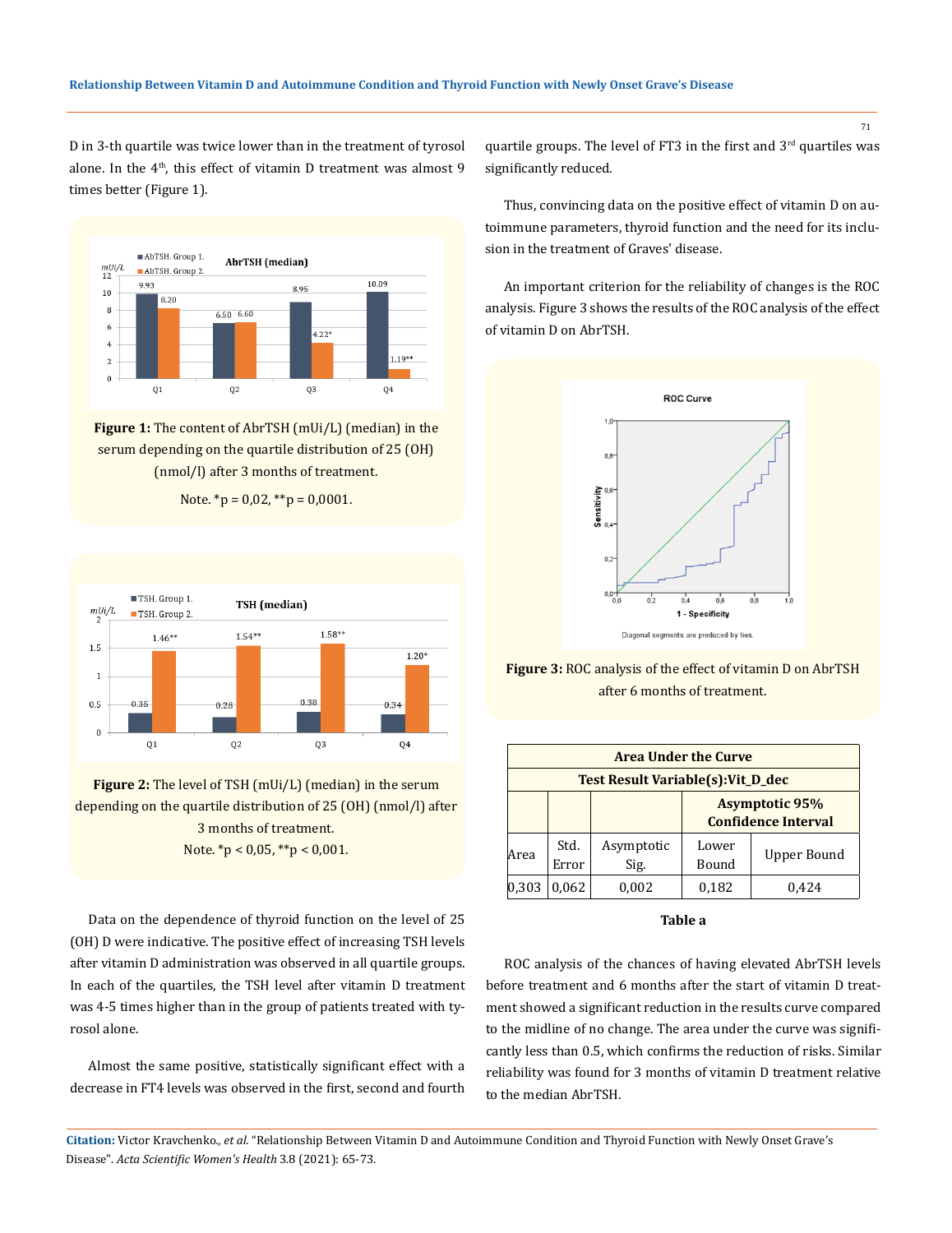#### **Discussion and Conclusion**

In newly diagnosed 143 Graves patients, vitamin D deficiency and high titers of antibodies to TSN receptors were found. At low levels of vitamin D the titer of antibodies to AbrTSH was significantly higher than at high levels. This trend was observed in patients of different age groups, where with age the content of vitamin D in the serum decreased, and the titer of AbrTSH increased. When analyzing the data of the level of vitamin D in the serum and the content of TSN, free T3 and free T4, no significant changes were revealed before treatment. A more thorough analysis using the quartile uniform distribution of serum vitamin D results also found no effect of vitamin D deficiency on thyroid function prior to treatment. In this regard, our results confirm the previously published studies [20]. After treatment with tyrosol, we found a decrease in the titer of antibodies to the TSH receptor, improved thyroid function. Adherence to the vitamin D treatment regimen significantly reduced the titer of antibodies to TSH compared with treatment with tyrosol alone. At the same time, 3 months after the start of treatment, the titer of antibodies to TPO, the level of free thyroxine and the volume of the thyroid gland also decreased. Six months after the start of treatment, there was an even greater decrease in the titer of antibodies to TSH receptors and a significant increase in the level of TSH in the blood. Uniform quartile distribution of the results of vitamin D in the groups and analysis of thyroid function confirmed a significant increase in TSH levels in each of the quartiles in the group of patients receiving additional vitamin D after 3 months of treatment. The effect of vitamin D on the titer of AbrTSH will be explained by the immunomodulatory effect of vitamin D on different parts of innate and adaptive immunity [21].

The active form of vitamin D 1.25  $(OH)_2D_3$ , has anti-inflammatory action, inhibits chemotaxis and antigen presentation of dendritic cells (DCs), regulates the decrease in the expression of costimulating molecules CD40, CD80 and CD86, as well as the main complex of compatibility II molecules (MHC II), which reduces antigen uptake, activation of naive T cells and inhibition of autoimmunity. 1.25 (OH) $_2$ D<sub>3</sub> can affect the maturation and migration of DCs, performing an immunoregulatory role, and affects the production of cytokines and chemokines  $[22]$ . It is necessary to take into account the effects of vitamin on innate immunity. Experiments on mice show an increase in the activity of NK cells under the influence of dietary supplements of vitamin D [23].

Particularly positive effect of vitamin D is observed on acquired immunity Under the influence  $1.25$  (OH) $_2$ D<sub>3</sub> significantly reduces proinflammatory cytokines TNF-α, IFN-γ and IL-1β, as well as the chemokine IL-8 after stimulation with bacterial ligands HK19F and LPS (in 3 - 53 times) and increases anti-inflammatory IL-10 (twice, p = 0.016) after stimulation of HK19F monocytes isolated from peripheral blood (PC) of healthy individuals [24]. Vitamin D inhibits T-lymphocyte proliferation and modulates cytokine production and differentiation with different effects on different T-lymphocyte subpopulations. 1.25 (OH)<sub>2</sub>D<sub>3</sub> plays an important role in the regulation of Th1, Th2 and Th17 cells, as well as the secretion of IFN-γ, IL-4 and IL-17. However, 1.25 (OH)<sub>2</sub>D<sub>3</sub> induces cell differentiation and increases the activity of Treg cells, which leads to increased anti-inflammatory action mediated by TGF-β and IL-10. Vitamin D can regulate Th17/Treg imbalance by increasing Treg and inhibiting Th17 cell differentiation [25]. Stimulation of Treg cell activity may be one explanation for how vitamin D may have a protective effect against autoimmune diseases.

This means that the lower the levels of vitamin D in the blood of patients with Grave's disease, the higher the activity of the disease. Using vitamin D in optimal doses, in our opinion, it is possible to prevent autoimmune diseases or alleviate their clinical manifestations. The research we are planning to conduct in the near future is designed not only to deeply investigate the exact mechanism of the link between vitamin D deficiency and Grave's disease, but also to answer a number of practical questions: patients with GD, whether the inclusion of vitamin D in the complex treatment scheme can have a significant positive effect on the activity and rate of disease progression in persons with an established diagnosis. Thus, a deep understanding of the role of vitamin D deficiency in the etiopathogenesis of GD will contribute to the development of new approaches to the prevention and comprehensive treatment of this pathology.

#### **Bibliography**

- 1. Bouillon R., *et al*[. "Skeletal and Extraskeletal Actions of Vitamin](https://pubmed.ncbi.nlm.nih.gov/30321335/) [D: Current Evidence and Outstanding Questions".](https://pubmed.ncbi.nlm.nih.gov/30321335/) *Endocrine Review* [40.4 \(2019\): 1109-1151.](https://pubmed.ncbi.nlm.nih.gov/30321335/)
- 2. Spiro A., *et al*[. "Vitamin D: An overview of vitamin D status and](https://onlinelibrary.wiley.com/doi/full/10.1111/nbu.12108) intake in Europe". *Nutrition Bulletin* [39.4 \(2014\): 322-350.](https://onlinelibrary.wiley.com/doi/full/10.1111/nbu.12108)
- 3. Haussler MR., *et al*[. "Vitamin D receptor \(VDR\)-mediated ac](https://pubmed.ncbi.nlm.nih.gov/21872797/)[tions of 1α,25 \(OH\)2vitamin D3: genomic and non-genomic](https://pubmed.ncbi.nlm.nih.gov/21872797/) mechanisms". *[Best Practice and Research: Clinical Endocrinol](https://pubmed.ncbi.nlm.nih.gov/21872797/)ogy* [25.4 \(2011\): 543-559.](https://pubmed.ncbi.nlm.nih.gov/21872797/)

**Citation:** Victor Kravchenko*., et al.* "Relationship Between Vitamin D and Autoimmune Condition and Thyroid Function with Newly Onset Grave's Disease". *Acta Scientific Women's Health* 3.8 (2021): 65-73.